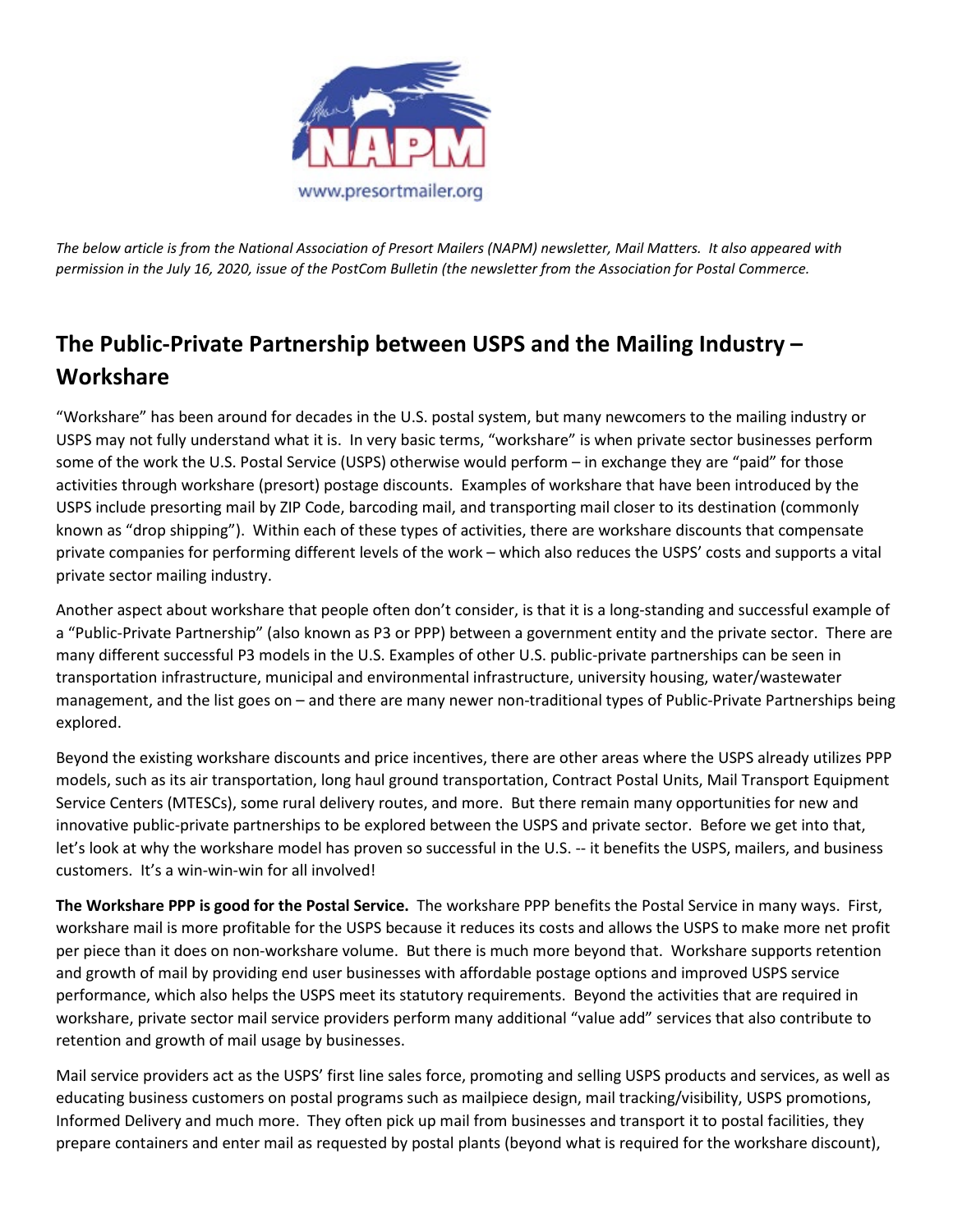and they provide the USPS with a wealth of IMb data in electronic documentation. That data is the foundation for a growing list of USPS initiatives designed to reduce costs or grow revenue – programs like Informed Delivery, Informed Visibility, the USPS' service performance measurement system, USPS internal diagnostic tools to better plan transportation and staffing, and many more!

In addition to reducing USPS costs and in some cases supporting revenue generation, PPP models allow the USPS to be more flexible in reacting to volume fluctuations. Using private sector partners allows the USPS to be more nimble in handling peak volume periods as well as low volume periods.

The Workshare public-private partnership is also good for USPS employees, because it keeps more businesses using the mail by improving service, customer experience, and access to affordable postage rates. Lacking the Workshare Publicprivate partnership, many businesses would aggressively explore alternatives to using the mail, which would negatively impact the USPS' mail volume and ultimately result in USPS job reductions.

Finally workshare outsources risk. To the extent that mail volume shift across products or decline, the Postal Service is not stuck with excess plant and equipment that they would have purchased in the absence of worksharing. And perhaps even more importantly, in a world where volume can drop and labor is protected with non-layoff provisions, worksharing also outsources labor risk.

**The Workshare PPP is good for mailers.** As noted above, the Workshare public-private partnership supports an industry of mail service providers which act as a vital network in the larger industry supply chain. According to the 2019 EMA Foundation Job Study, the mailing industry represents 7.3 million jobs in the U.S. and \$1.58 trillion in sales. Mail service providers supported by the workshare PPP also provide many additional and value-added services beyond the activities required under workshare. The USPS would experience significant cost increases if it had to perform all of the customer training and education, customer support, sales, transportation, and mail preparation support that mail service providers perform today.

**The Workshare PPP is good for American businesses.** The Workshare public-private partnership is also good for American businesses. Many mail service providers are small business entrepreneurs where workshare supports their core business functions. American businesses have access to affordable postage prices and improved service performance through workshare, and through the mail service provider network supported by workshare, they have access to sometimes complex mail preparation and entry programs. Workshare also helps businesses grow by offering access to affordable marketing solutions using Marketing Mail.

**The Workshare PPP is also good for all Americans using the mail.** The Workshare public-private partnership keeps the overall costs of the USPS' system down as long as fair discounts compensate suppliers for the costs the Postal Service avoids, making lowest end to end costs available to all Americans using the mail. The revenue from workshare supports the USPS' infrastructure to provide universal service to all U.S. addresses.

**The Model Works – Look for More Opportunities!** While there haven't there been new workshare programs developed in the last 3 decades -- not since the USPS introduced the transportation drop ship discount back in the 1980s -- there have been price "incentives" created by the USPS since that time, such as for using IMb Full-Service and the USPS promotions programs, which have some things in common with workshare but are not considered workshare by the statutory definition. But it is well time to explore new and innovative public-private partnerships, particularly with the sophisticated and diverse private sector mailing industry supply chain that exists today.

The recommendation that the USPS should expand use of public-private partnerships was part of the recommendations from The President's Task Force on the Postal Service, which produced its report in late 2018. Expanding use of publicprivate partnerships was also included in the USPS' 5-Year Strategic Plan.

There is no end to the possibilities of new PPPs that could be developed between the USPS and the private sector. While the Task Force recommendations and USPS Strategic Plan recommendations around PPP appear to be focused on transportation activities, there are many more areas that should be considered. While there may be issues that need to